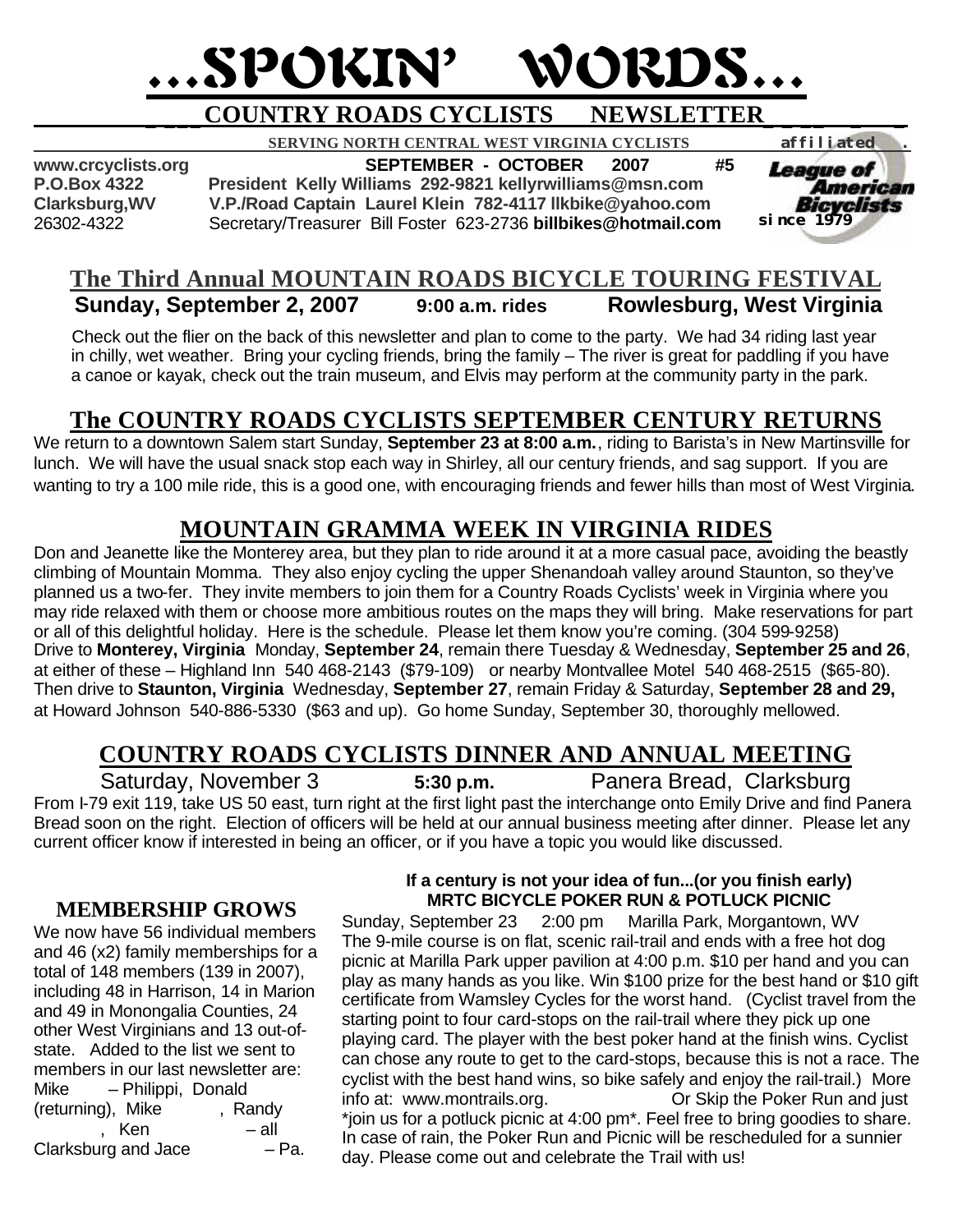#### **SPOKIN' WORDS 2007 #5 COUNTRY ROADS CYCLISTS NEWSLETTER page 2**



Longtime Country Roads Cyclists/Harrison County Bicycle Association members, Tom and Linda (West Virginia jerseys on the left) know how to create a community of cyclists. Pictured above is most of the family, children, spouses and grandchildren, with them in late July at "A Greene (County) Trails Classic" in Xenia, Ohio celebrating and fundraising for the rail-trails that converge on the area including the Little Miami Scenic Trail, a trail from Beaver Creek to Dayton and another trail being developed to extend to Columbus. "We couldn't get everyone together during the four-day event, so we had to have a second photo (below) for five not in the first photo (above)," noted Tom.



Michelle and Andy announced the birth of their fourth daughter, Kaitlyn Nicole on May 25 at 8 lbs. 7½ oz. They are looking forward to getting their five year old into biking soon. "We need to do more biking, too," says Mom.

Bob **Strong** underwent five-way heart bypass surgery on May 14 and says he is recovering nicely, though not riding his recumbent yet. "Just stationary bikes," he says. "I appreciate all the support offered by members & friends."

Betsy came out and rode the entire Frostburg to Meyersdale ride this month. (at right, Mike B photo)

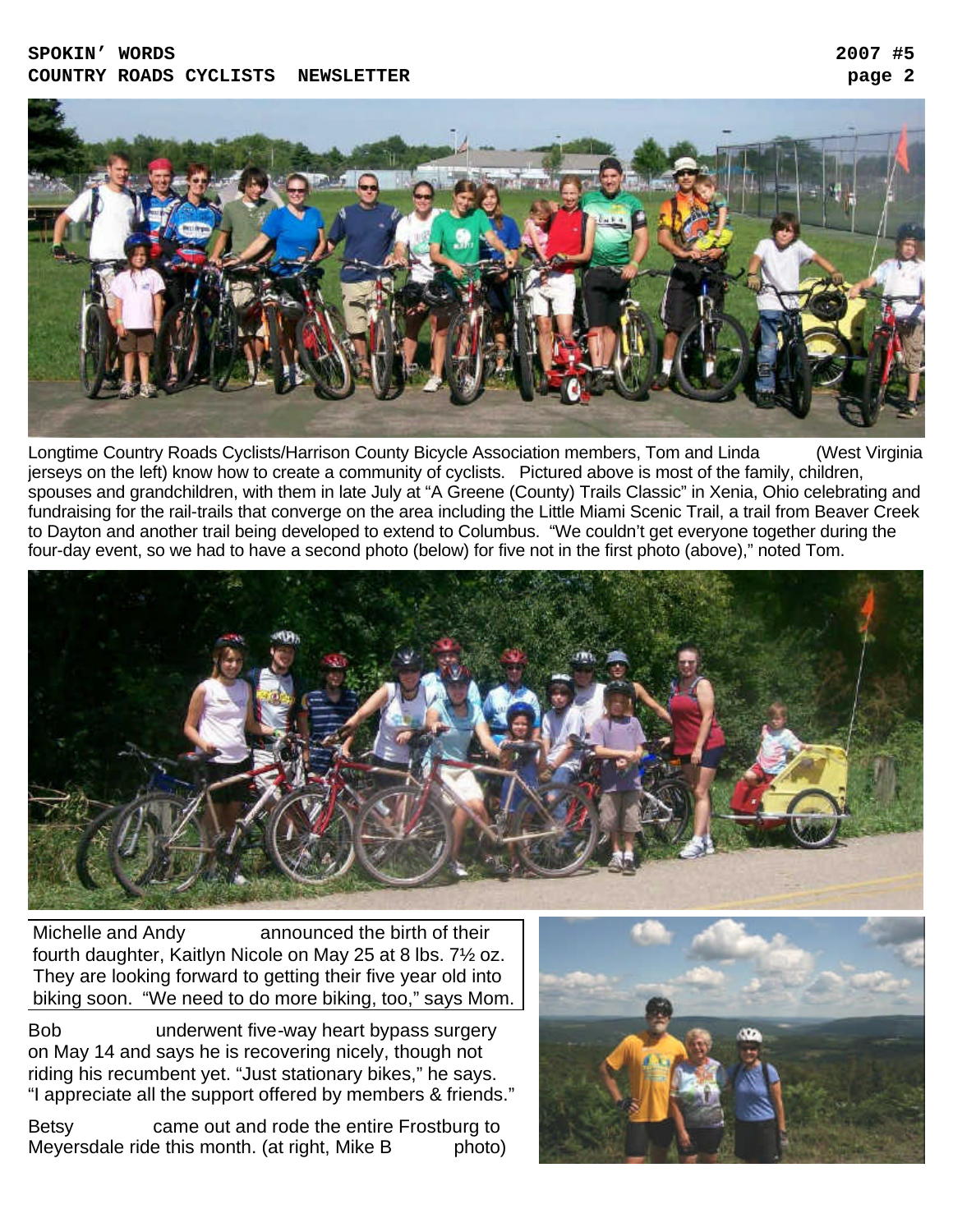#### **SPOKIN' WORDS 2007 #5 COUNTRY ROADS CYCLISTS NEWSLETTER page 3**





Former members Dennis and Marcia moved up. near Lake Erie when he retired from NIOSH in Morgantown last year. Now they run a bed & breakfast in Northeast in northwestern Pennsylvania.

Members Bruce and Mia Summers traded their Morgantown home for a custom built Airstream, and took off for the open road when Bruce retired this summer. They are rumored to be in Las Vegas for a trade show, but they could be anywhere or everywhere by next week. Expect further reports of their wanderings in future newsletters

Ken **Parkington watched the Tour of Georgia this spring, working as a volunteer official. That is Ken below,** (on the right, fool) looking very official. Did his wife take this photo?

Ray and Susan cycled the Italian Dolomite Mountains for a mid-summer week, many tough climbs and all that great food. BikeWV (most Club members) was kept informed, but no photos.

Tim is also enjoying some European cycling time, We hope to get a report for our newsletter. **And what did you do this summer?**

 **GREAT ALLEGHENY PASSAGE "TRAIL OF THE MONTH"** The Rails-to-Trails Conservancy has chosen The Great Allegheny Passage as its Trail of the Month for July 2007, and the first of a series of 25 Hall of Fame rail-trails. A bit of history and high praise for the trail and volunteers is on their website: www.trails.org. (I vote MonRiverTrails to make this Hall of. Fame. ed.)

## **MOUNTAIN ROAD CLASSIC** WVU CYCLING **WV Road Race Championship CLUB JERSEYS 2 September 2007 Kasson, WV**

The course is a one loop 53 mile tour of Barbour, Preston, and Tucker counties, with two massive climbs. Pre-registration available on BikeReg.com for \$20. Race day registation will be \$25. USCF license required for M 1/2/3, one day licenses are available at race site for \$10. Race day registration opens at 9:00, closes at 10:30 AM. mailto: WVUCycling@yahoo.com? subject=ATTN:Classic or call Thad Kelly at Sports n' Spokes 304-457-6090